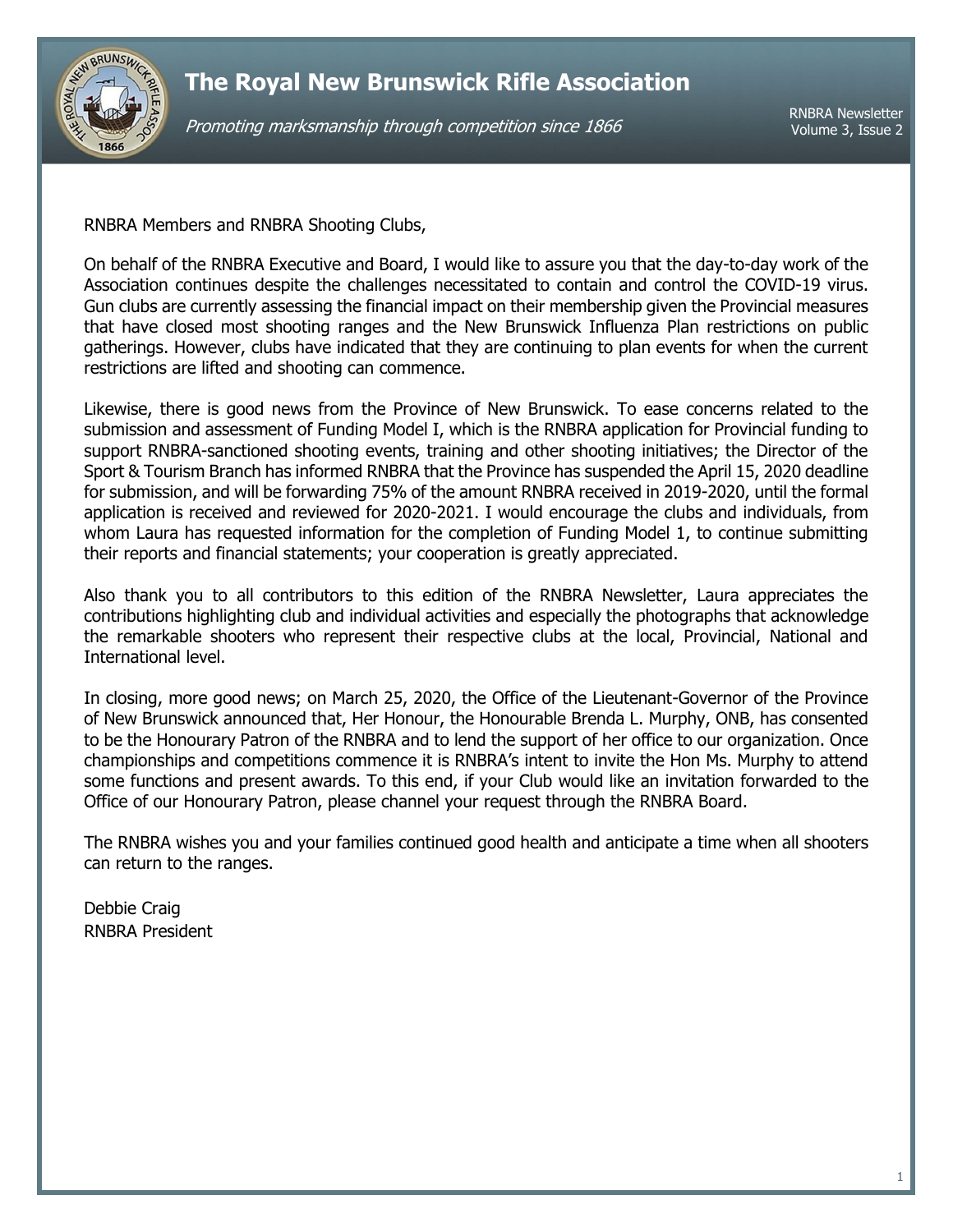## <span id="page-1-0"></span>**In This Issue:**

**[Shooting Club News](#page-2-0) [RNBRA Membership](#page-2-1) [Shooting Schedules](#page-3-0) [Free Targets for Clubs](#page-3-1) [Interesting Facts](#page-3-2) [Shooting Memories](#page-4-0) [RNBRA Notice](#page-5-0) [Shooting Club Range Inspections](#page-5-1) [Fullbore Section Update](#page-5-2) [Youth Program Funding](#page-5-3) [Courses](#page-6-0) [Workshops](#page-6-1) [Contacts and Links](#page-6-2) [Newsletter Submissions](#page-6-3)**

> Please direct all questions, comments, submissions, ideas, and suggestions to Laura at **[info@rnbra.ca](mailto:info@rnbra.ca?subject=RNBRA%20Newsletter)**.

#### Don't forget to check us out on **[Facebook](http://www.facebook.com/RNBRA)**!

This issue of the RNBRA Newsletter is a bit different. Normally at this time we would be preparing for the busy shooting spring and summer season: loading ammo, cleaning firearms, sighting in rifles, and making plans to attend matches and competitions. At the time of this writing, New Brunswick is in a State of Emergency with mandatory social distancing practices, as well as a snowfall warning. Things can change very quickly. Before heading to the range, check with the club to make sure it is open. Before attending a scheduled event, check with the organizers to see what protocols are in place. A list of our affiliated clubs and their contacts is available on the **[RNBRA website](https://rnbra.ca/nb-shooting-clubs/)**.

While we wait at home for it to be safe to attend events again, think about other ways to stay involved in the sport. Send an email or call a fellow shooter. Share a favorite photo or special memory on social media. Maybe try reloading for the first time. Practice dry-firing in your basement to keep your muscle memory. Write an article for the RNBRA Newsletter. We'd also love to share your photos and memories. Check out our **[Memories section](#page-3-3)** for some favorites from our Executive. Please keep yourselves, your family, friends and fellow shooters safe. We'll meet on the range when we can.

 $\sim$  Laura, RNBRA Secretary

1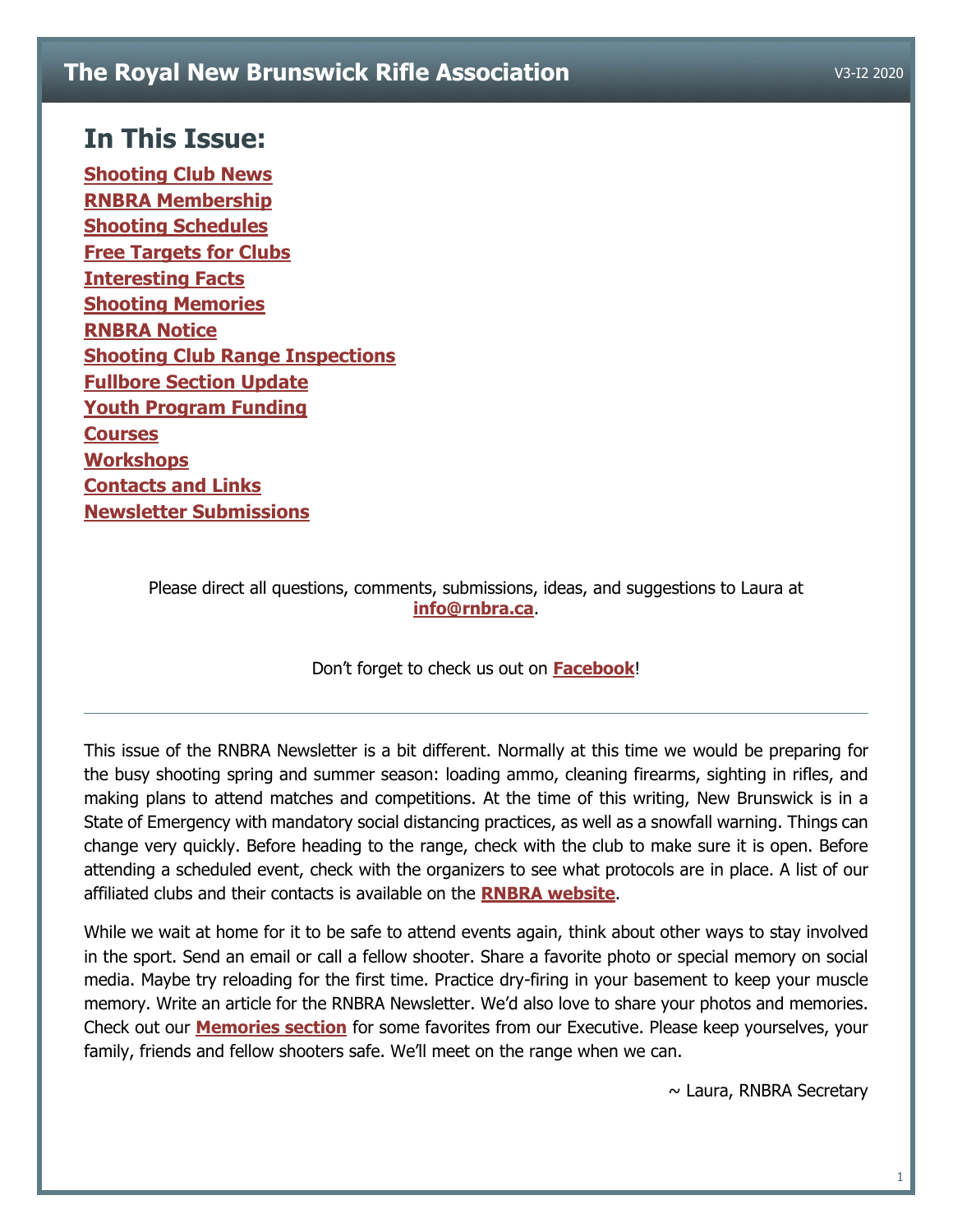### <span id="page-2-0"></span>**Shooting Club News**

Please contact the organizations directly for the latest updates; Facebook is very popular for updates or you can email the club (check with Laura at **[info@rnbra.ca](mailto:info@rnbra.ca)** for contact information).

This list was compiled April 10, 2020.

**[Club de Tir St-Antoine Gun Club Inc.:](https://www.facebook.com/Club-de-Tir-St-Antoine-Gun-Club-Inc-478733442174845/)** open to members.

**[Fundy Shooting Sports Inc.:](http://fundyshootingsports.org/)** range is closed.

**[Hampton Rifle & Pistol Club:](https://www.facebook.com/hrpcnb/)** Tuesday night Meet & Greets cancelled.

**[Lake George Gun Club:](https://lg-gc.ca/)** temporarily closed until COVID-19 state of emergency has been lifted.

**[Minto Gun Club:](http://newbrunswick-benchrest.blogspot.com/)** all shoots suspended until further notice.

**[Petitcodiac Sportsman's Club:](http://newbrunswick-benchrest.blogspot.com/)** all shoots cancelled until the end of April.

**[River Valley Sporting Association:](https://www.facebook.com/rvsa1984)** range road is closed due to weather.

**[St. Croix Sportsman Club:](https://www.facebook.com/groups/376934870099#_=_)** range is open but social distancing must be practiced. Limit of 5 people on the range at one time.

**[Thomaston Corner Shooting Range:](https://www.facebook.com/Thomaston-Corner-Shooting-Range-1501067700188234/)** open to members and social distancing measures must be followed.

**[Upper Miramichi Firearms Club:](https://www.facebook.com/umfci.ca)** temporarily closed.

**[Woodstock Pistol & Rifle Club:](https://www.facebook.com/WdstkPRC)** orientation sessions cancelled; range is open but social distancing must be practiced.

**[Back to Top](#page-1-0)**

### <span id="page-2-1"></span>**RNBRA Membership**

New and renewing Members and Clubs can complete their 2020 membership online by going to **[rnbra.ca/membership-form](http://rnbra.ca/membership-form/)**. You can submit the form online or print off a copy and mail it in.

Membership fees can be paid by Email Money Transfer (preferred method) or by mailing a cheque or money order. Once payment is received you will receive a card in the mail.

Don't forget to renew your club affiliation for 2020. Affiliated clubs receive a number of benefits including:

- Funding for programs, special events and matches
- Free paper targets for rifle, pistol, rimfire and centrefire shooting
- Free advice and pre-inspections of ranges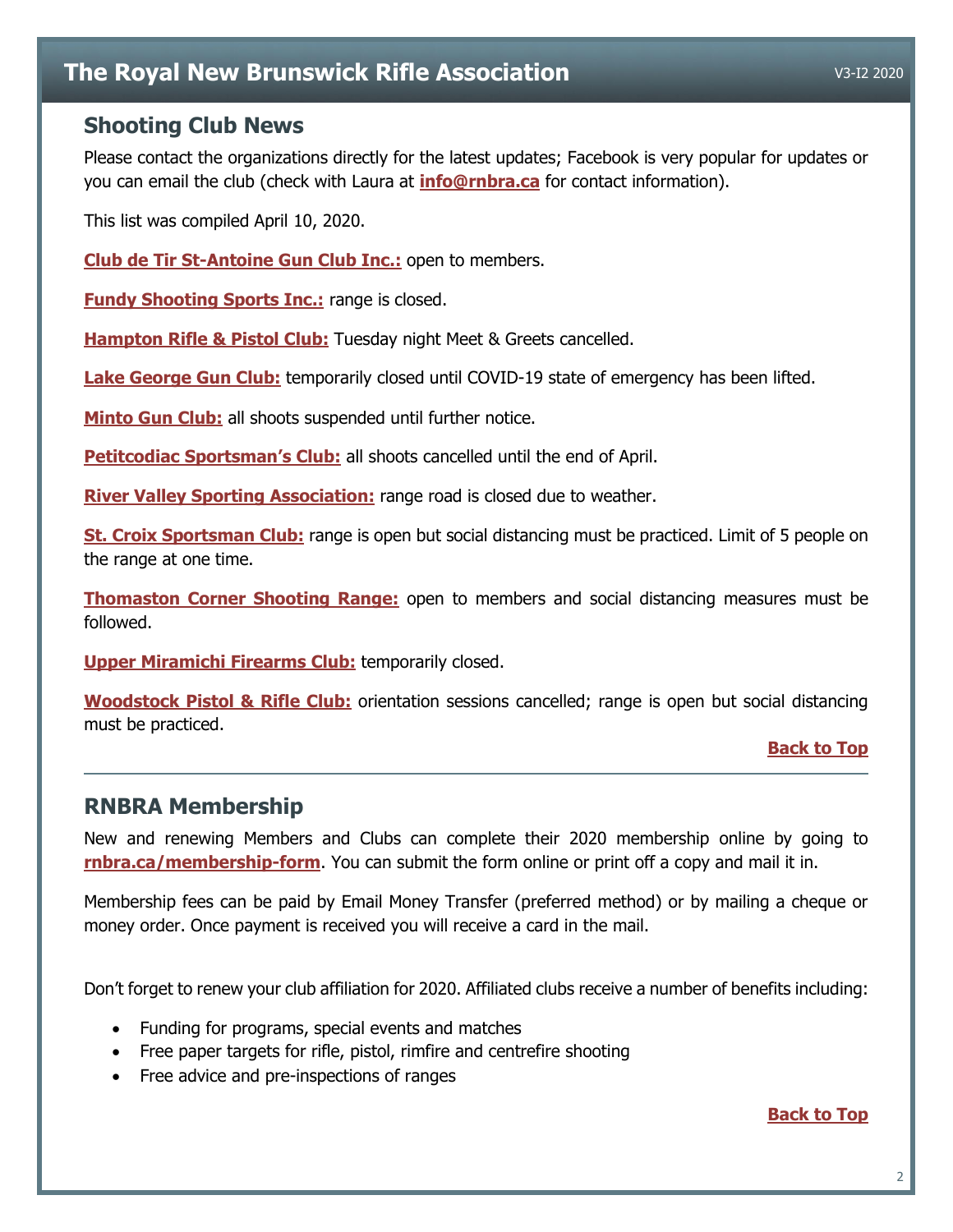## <span id="page-3-0"></span>**Shooting Schedules**

Hampton Rifle & Pistol Club will be hosting three Level III IPSC matches this year. These events are going ahead as planned. If they need to be cancelled, those involved will be notified. For more information, visit the **[HRPC website](https://hrpc.ca/)** or contact **[Richard Telesnicki](mailto:telesnicki@hotmail.com?subject=Level%20III%20IPSC%20Matches)**.

June 20: The SNB250, a sanctioned Level III hand gun event July 11-12: The first ever in NB, a sanctioned Level III rifle shoot August 29-30: IPSC Provincials, sanctioned Level III hand gun event

Looking to expand your shooting schedule? The RNBRA is often able to help fund inter-maritime, national, and international competitions held in New Brunswick.

 $\rightarrow$   $\times$   $\rightarrow$   $\times$   $\rightarrow$ 

#### **[Back to Top](#page-1-0)**

## <span id="page-3-1"></span>**Free Paper Targets for Affiliated Clubs**



The RNBRA will be distributing 200 paper targets to all interested affiliated clubs. Targets are 16x16". Contact **[Steven Stewart](mailto:smskew@rogers.com?subject=Paper%20Targets)** to make delivery arrangements. Additional targets can be purchased at \$40 per 200 targets.

#### **[Back to Top](#page-1-0)**

## <span id="page-3-2"></span>**Interesting Facts**

In 2018 Canada had:

- 4,442 firearms businesses
- 2,002 ammo only businesses
- 2,183,827 PAL
	- o 424,361 issued, including 289,966 renewals
	- $\circ$  75,070 PAL did not renew
- 983,538 restricted firearms
- 180,405 prohibited firearms
- 1,832 public agencies that have firearms
- 25,430 seized firearms
	- o 3,708 restricted
	- $\circ$  1,692 prohibited
- 459,538 individuals prohibited from possessing firearms

<span id="page-3-3"></span>Source: Commissioner of Firearms 2018 Report [https://www.rcmp-grc.gc.ca/en/2018-commissionerfirearms-report]

In 2018 New Brunswick had:

- 70,111 PAL
- 23,045 registered firearms o 18,713 restricted  $\circ$  4,332 prohibited
- 664 seized firearms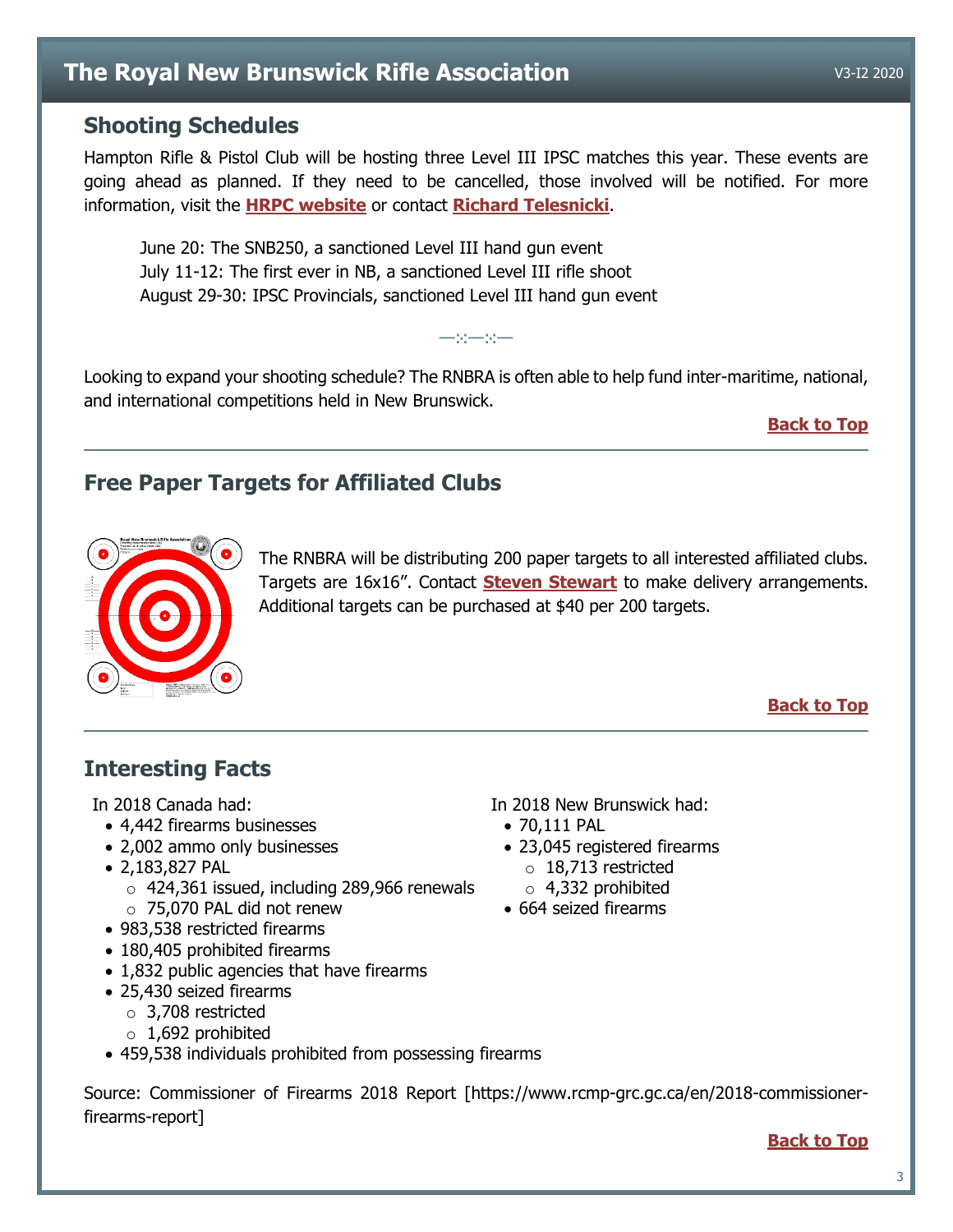# <span id="page-4-0"></span>**Shooting Memories**

Team NB wins Lum Match at Canadian Fullbore Nationals in Ottawa



Fullbore Section's best attended match – The Atlantics with 33 competitors from NB, NS, PEI, PQ and the New England States



Swapping stories and knowledge at the Canadian F-Class Easterns



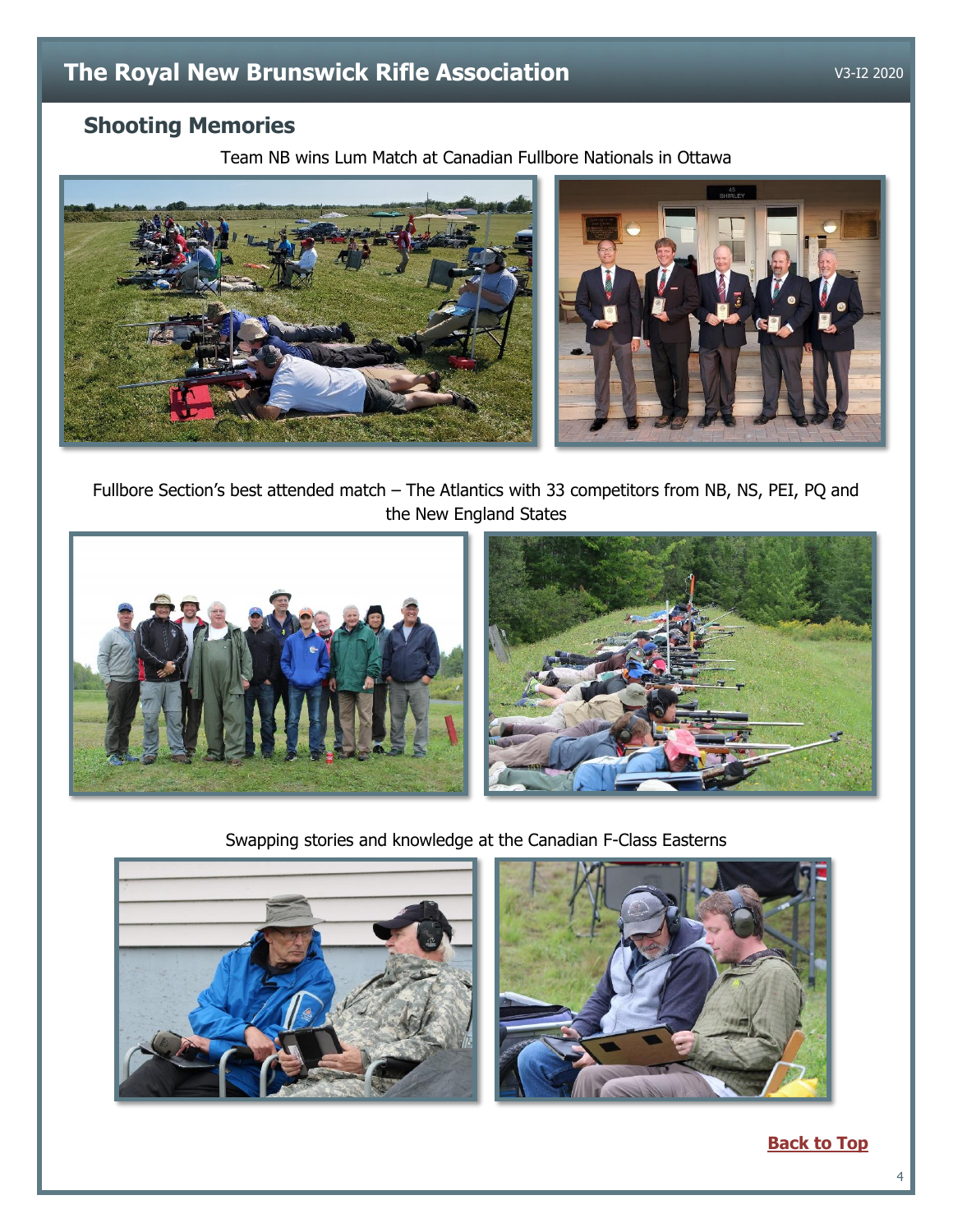### <span id="page-5-0"></span>**RNBRA Notice**

A call for nominations to the RNBRA Board will be delivered to all members on June 1, 2020; positions include President,  $1^{st}$  Vice-President,  $2^{nd}$  Vice-President, and three Board of Director positions. Curious about what it's like to be on the Board? Email Laura at **[info@rnbra.ca](mailto:info@rnbra.ca)**.

**[Back to Top](#page-1-0)**

### <span id="page-5-1"></span>**Shooting Club Range Inspections**

The RNBRA can provide range pre-inspections and advice for affiliated clubs looking to meet the NB Government shooting range construction requirements. We can also provide, upon request, a copy of the *Standards for Design and Construction of Shooting Ranges in New Brunswick* issued by the Chief Provincial Firearms Office. For more information, email **[info@rnbra.ca](mailto:info@rnbra.ca?subject=Range%20Inspections)**.

Federal: **[Shooting Clubs and Shooting Ranges Regulations](https://laws-lois.justice.gc.ca/PDF/SOR-98-212.pdf)**

Provincial: **[Shooting Range Leasing Policy](https://www2.gnb.ca/content/dam/gnb/Departments/nr-rn/pdf/en/ForestsCrownLands/2017-12-08_shooting_range_policy.pdf)**

**[Back to Top](#page-1-0)**

### <span id="page-5-2"></span>**Fullbore Section Update**

The RNBRA Fullbore Section has launched a brand-new website:

#### **<https://rnbrafullboreblog.weebly.com/>**

The old blog is still online, but will not be updated. Please sign up for emails on the new website if you want to stay informed of Fullbore events. The 2020 schedule has not been confirmed as CFB Gagetown is not accepting range bookings at this time.

**[Back to Top](#page-1-0)**

## <span id="page-5-3"></span>**Youth Program Funding Opportunity**

The RNBRA strives to support youth interested in the shooting sports and has established a Youth Program Fund. Any affiliated club with a youth program or trying to start one may make a request for funding support.

Youth programs may include: specific competitions for under 19, supporting youths who travel to competitions, courses or workshops for youth shooting, holding a Youth Day at your club, etc.

Send requests to Laura at **[info@rnbra.ca](mailto:info@rnbra.ca?subject=Youth%20Program%20Funding)** and include a description of the youth program and the date (if applicable). If you are unsure if your program/event will qualify, just send Laura a quick email and she'll let you know the next steps.